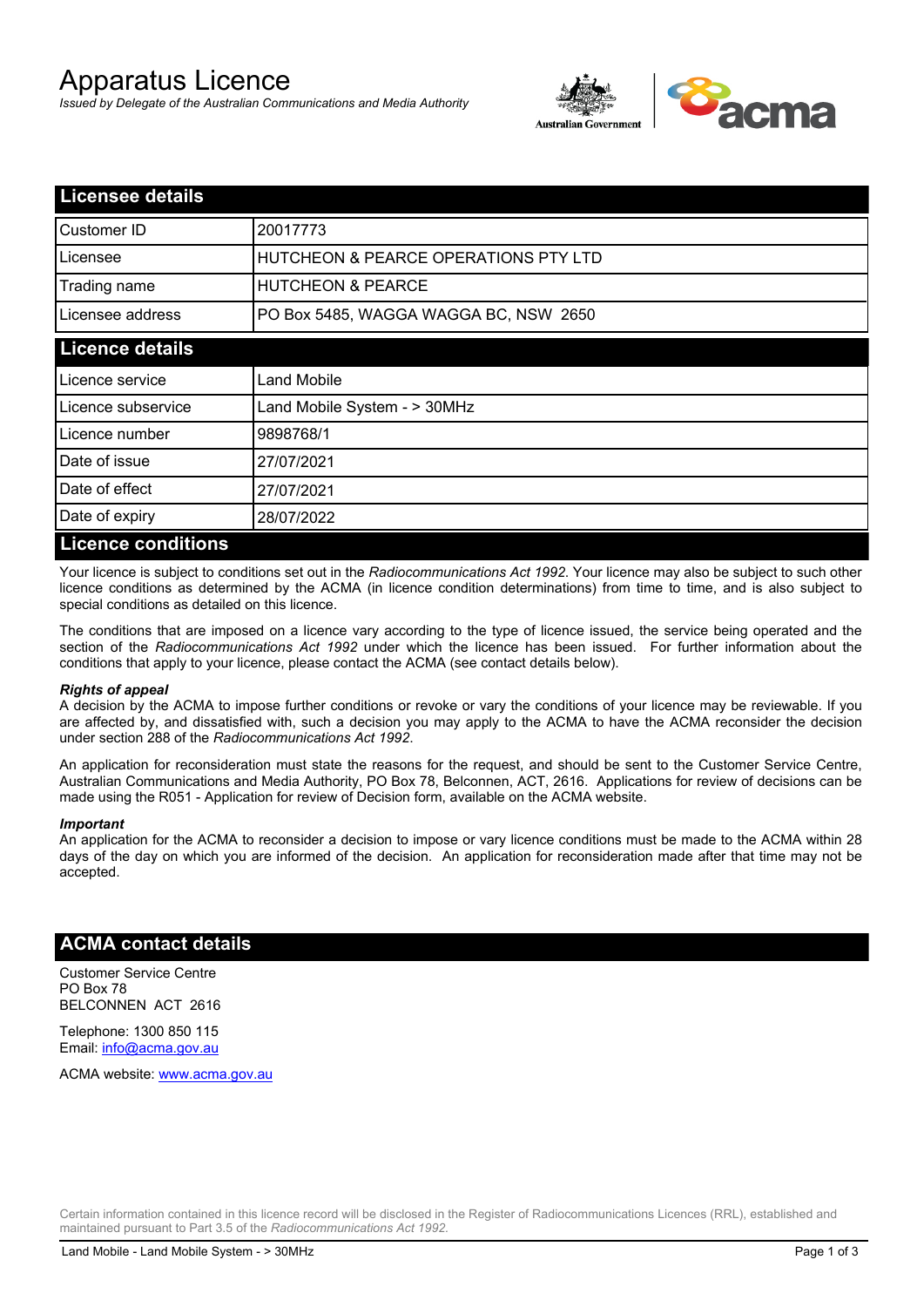# **Advisory Notes applying to licence no.: 9898768/1**

Conditions applicable to the operation of Land Mobile System station(s) authorised under this licence can be found in the Radiocommunications Licence Conditions (Apparatus Licence) Determination and the Radiocommunications Licence Conditions (Land Mobile Licence) Determination. Copies of these determinations are available from the ACMA and from the ACMA home page (www.acma.gov.au).